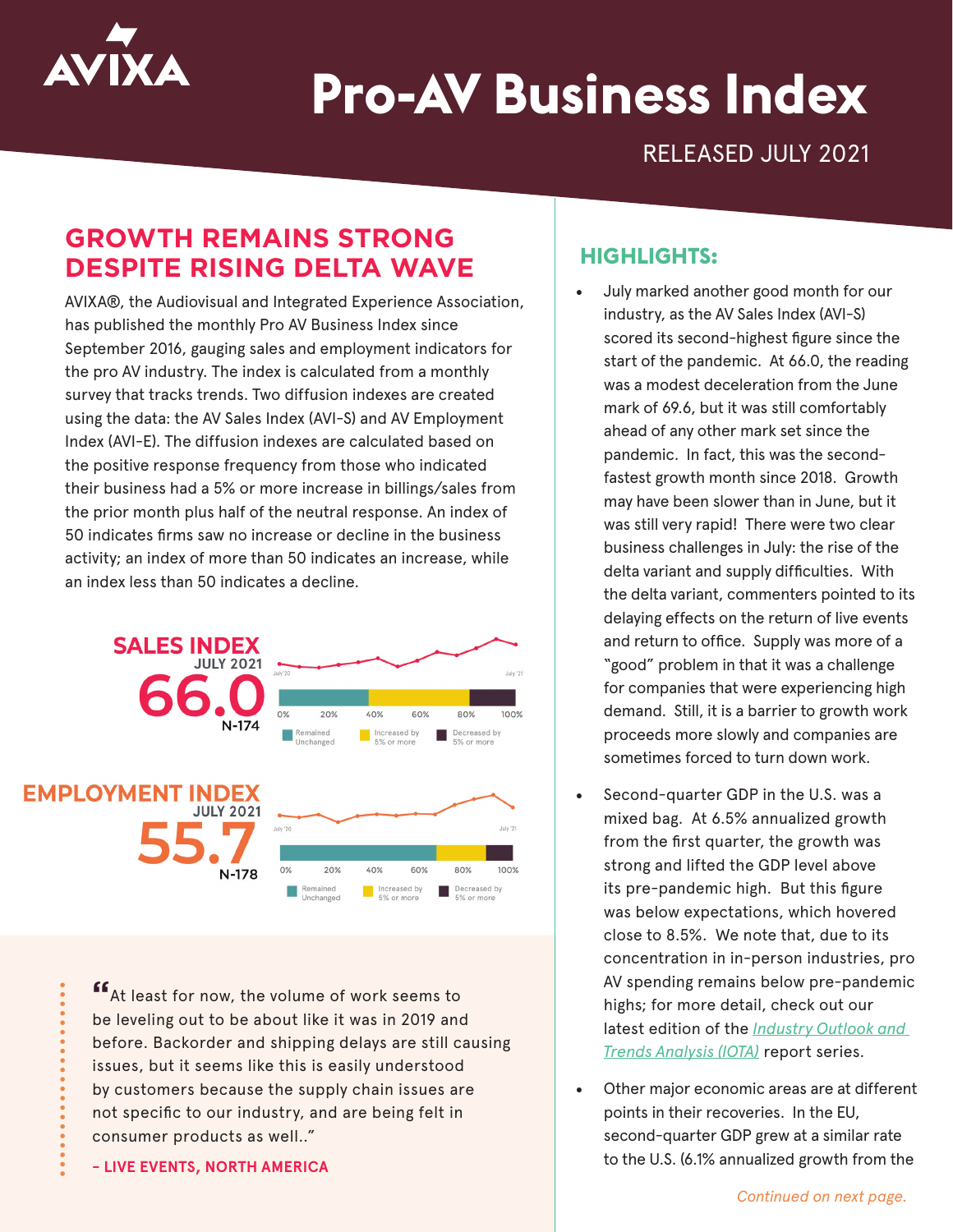

#### **HIGHLIGHTS:** *(continued)*

first quarter), but its level remains below its pre-pandemic highs. China grew at the lowest rate (5.3%) but it stands out in that its GDP is already far beyond its pre-pandemic highs. When compared to the U.S. and the EU, the growth China is seeing is reflective of long-term trends rather than short-term recovery. In other words, though the growth was slower, it is also closer to expectations of long-term growth rates. For pro AV companies, China remains an excellent area to capitalize on economic growth.

The AV employment index (AVI-E) was the disappointing note in this report. While payrolls continued to expand in July, they did so at a rate lower than in June, as the AVI-E subsided 62.8 to 55.7. This comes as something of a surprise since sales growth remained so strong and changes in employment trends tend to lag behind trends in sales. With that in mind, we predict that the July result was something of an outlier and that despite the newly rising case counts, the AVI-E in August will be similar or better than July. Another reason for our confidence that the comparatively low AVI-E was noise rather than signal is the overall U.S. employment, which recorded a gangbusters 943,000 new jobs and the unemployment rate drop from 5.9% to 5.4%. Added to this was a 0.4% increase in average hourly earnings, which computes to an annual rate of 4.9%. Altogether it's a remarkably strong report, and there's no reason for pro AV to be an exception. With that in mind, we're confident the slower July growth is a blip rather than a trend.

## **INTERNATIONAL OUTLOOK**

Our point of interest over the last few months has been the lead in growth that North America has had over the rest of the world. In the spring, we were confident it would persist for a least a few more months, but last month we started to wonder if the gap would finally close. Indeed it finally has, as the growth lead for North America dipped to just 1.8 points in the preliminary July reading.<sup>2</sup> North American growth measured 69.3 while international measured 67.5. We expect the gap to continue to close next months, with even a chance of international growth surpassing North American growth.



*Global regional indexes are three-month moving averages (based on prior, forward and current months) due to relative small ample size.*

**"**Return to the office initiatives have resulted in more new business. However, we are concerned about more delays now with the Delta variant. Already seeing it among large companies delaying."

**– AV CONSULTANT, NORTH AMERICA**

1 International regions include Europe, Latin America, Middle East/Africa, Asia-Pacific

2 Due to the small sample, the North American and International indexes are based on a 3-month moving average. July 2021 index is preliminary, based on the average of June 2021 and July 2021 and will be final with August 2021 data in the next report.